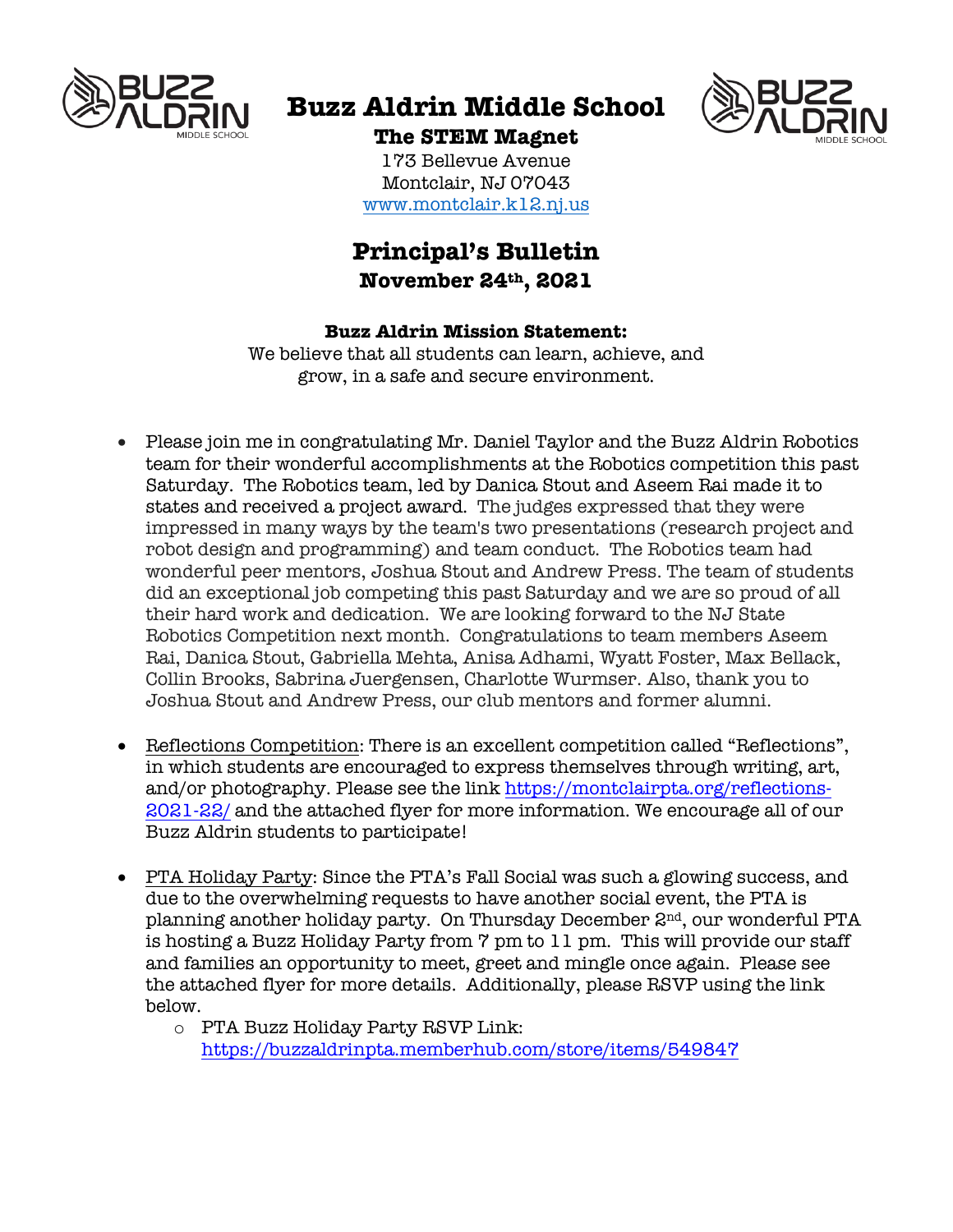- Please see the attached COVID weekly vaccination flyer from Essex County. This flyer explains options for Essex County residents to vaccinate children who are ages 5-11 years if they choose to do so.
- Thanksgiving Food Basket Drive Special thank you to the Buzz Aldrin PTA, the Buzz Aldrin community, and our wonderful staff members for doing such an incredible job with the Thanksgiving baskets. I can personally say that the families who received baskets were extremely grateful and appreciative of your thoughtfulness. Thank you to Ms. Jacqueline Brower for leading and organizing this annual tradition, the generous Buzz parent/PTA community for their support, and all of our staff members for your help. This was a tremendous success, as we doubled the number of baskets that we distributed in past years. Thank you to the following staff members for your assistance with putting the baskets together and distribution: Michael Santos, Paulette Schlatmann, Shivan Persad, Marilyn Pichardo, Diana Grassi, Michele Kinnas, Emanuel Sargeant, Tara Berger, Arin Leard, Dana Glaser, Taylor Mandel, Daniel Taylor, Cheryl Cottle, Dwight Phillips, Nisha Gandhi, and Aja Douglas for all your help.

## • **General Reminders & Updates for Parents/Families:**

- o Please remind your children he/she/they must be careful with their Chromebooks. The district-issued devices need to be taken care of, and we have many students who are placing requests for damaged devices.
- o As the cooler weather approaches, please ensure your children are dressed appropriately for outdoor conditions. This means he/she/they should have a coat, sweatshirt, hat, or any other clothing that allows for them to be comfortable during the day and for outdoor lunch/recess.
- o When students have indoor recess, they will be in the auditorium. Since there are simultaneous classes running in the auditorium, it is important that students bring their own books to read or something he/she/they can work on independently. It is their free time to unwind and relax, but we must also be mindful of our dance classes.
- o Cell phone use is not permitted during the school day. Parents should not text or call their children during school hours.
- o Masks are required at all times while in the building. If students fail to wear their masks in school, he/she/they will be sent home. If possible, please send your child to school with an extra mask in case the original mask is misplaced or damaged. If students cannot follow the mask policy, they will be sent home.
- o Please make sure your child has a water bottle with him/her/them each school day.
- o Students are required to bring their fully charged Chromebooks to school each day. We are also encouraging students to bring their Chromebook chargers to school.
- $\circ$  Please complete a free/reduced meal application if you would like to do so. The online form is available at https://www.nlappscloud.com/ and hard copies are available in the main office. You may also visit the Department of Agriculture's website to access an application in a language other than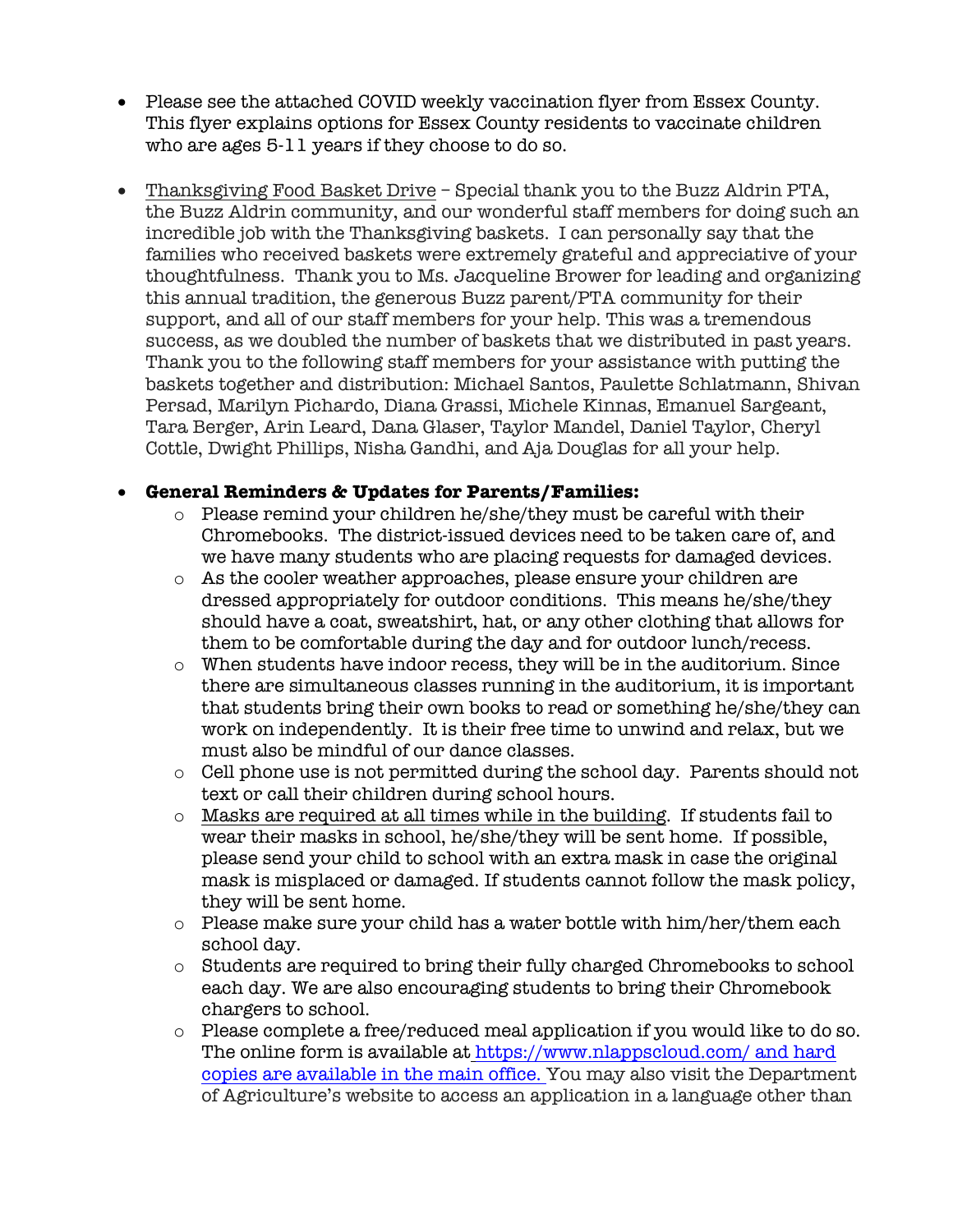English or Spanish (https://www.fns.usda.gov/cn/translatedapplications).

- o Again, please **DO NOT** drop off or pick up your child in the front of the building or in a location where they must cross the street. Grownups need to remain in their cars and be sure not to block the staff parking lot while waiting for their children. Students should not cross the street at any location other than the designated crosswalks. Parents should not stand in the staff parking lot to pick up their children. **This is a safety issue.** Despite the number of times this is written in school communications, this is still a problem. Please abide by the school's rules.
- o **Parents are not permitted to drop off belongings, lunches, materials throughout the day.** We will not accept materials dropped off while school is in session. Therefore, it is essential that you make sure your child has all the necessary materials he/she/they would need prior to entering the building.
- o The health forms must be completed by 7:00 am on Tuesdays and Thursdays. This must be done in order for students to attend classes. If health forms are not completed in time, students will need to wait in the auditorium until they can complete one themselves. This results in a loss of valuable instructional time.
- o There are no visitors permitted in the building at any time.
- o Please encourage your child to leave their desk shields (dividers) in their lockers when not in use. We do not have enough extras to provide loaners for all those who forget.
- $\circ$  Parents are not permitted to ask teachers for remote instruction without prior approval granted from building administration. Remote instruction can only be granted for COVID-related reasons.

#### • **After School Clubs & Activities Protocols**:

- o Students are not permitted to leave the building and return for afterschool activities. They must remain in the building until the program/club has ended.
- o Students are responsible for their own transportation home from all clubs and activities. Please pick your children up in a timely manner.
- o Club advisors and staff members do not participate in arranging carpools or parent pick-ups after the club ends.
- o Students must report directly to the designated club meeting room or location immediately after the dismissal bell rings.
- o Students are to report to their lockers at dismissal then to the club meeting with their belongings. They will be dismissed straight from the designated club room.
- o Students are not permitted to go to their lockers or roam throughout the building after a club or activity is dismissed. This is a safety issue. If this occurs, a student may be removed from the club or activity.
- Yearbooks: Yearbooks are now on sale! To order your copy of the yearbook please visit https://www.jostens.com/yearbooks/students-and-parents/about-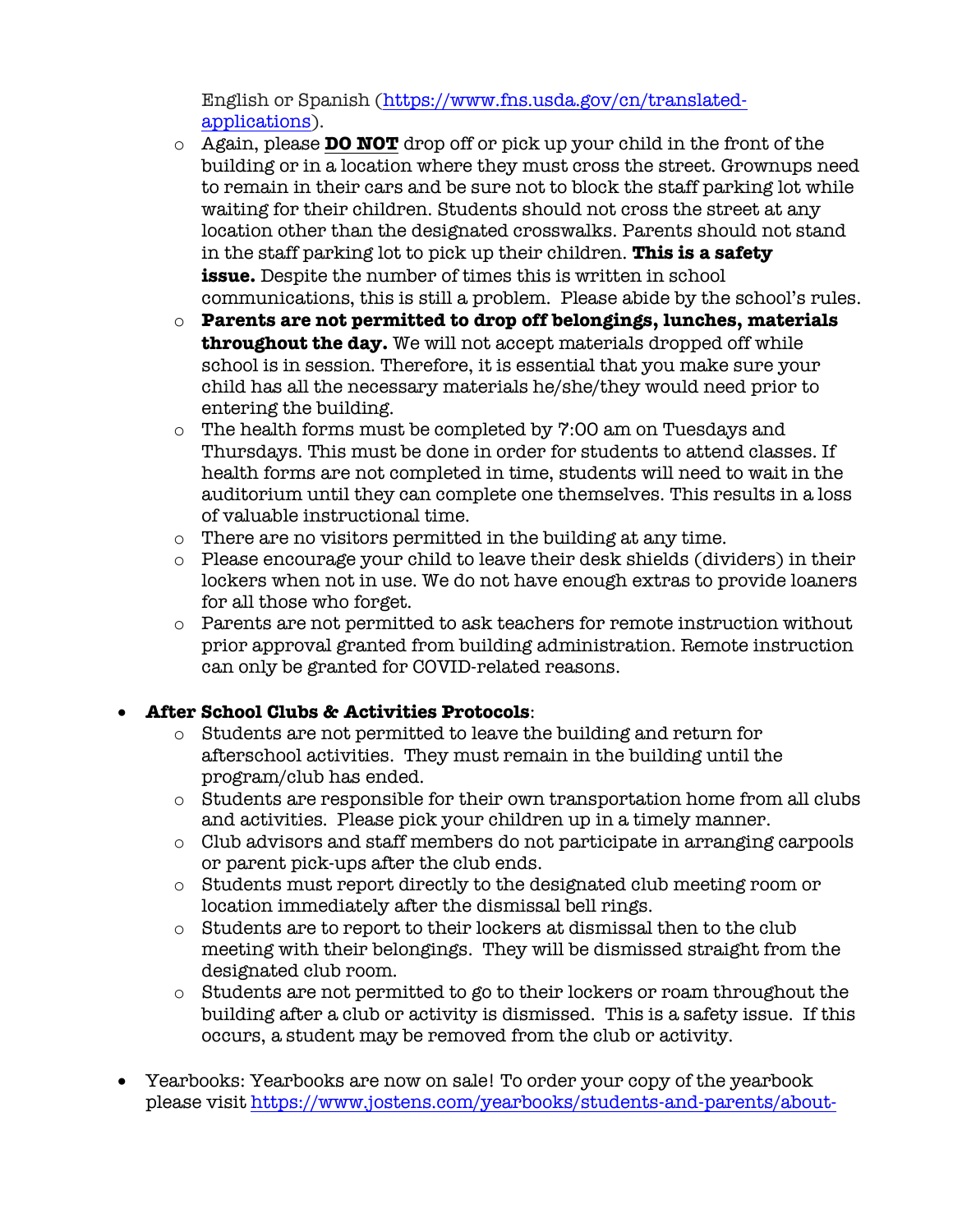yearbooks, or reach out to Mrs. Mintz (jmintz@montclair.k12.nj.us) with any questions.

- I wish all our Buzz staff, students, and families who celebrate a wonderful Thanksgiving holiday weekend! Please enjoy the long weekend—take a few minutes to reflect on this year and share what you are grateful for with others.
- On Friday, November 26<sup>th</sup>, we wish you a wonderful American Indian Heritage Day! On this day, we celebrate the historical, cultural, and social contributions of the American Indian communities to the state and country. November is American Indian Heritage Month, and our teachers participated in wonderful activities such as:
	- o Exploring Joy Harjo, the first Native American poet laureate, in Ms. Grassi's 8th grade classrooms
	- o Studying the cultural significance of food and "Frybread Dreams" by Richard Walker in Ms. Grassi's 7th grade classrooms
	- o The exploration of "The Salad Bowl" metaphor to describe multiculturalism in the United States. Analysis of stories, maps, and graphs, as well as the languages of the Native American peoples in Prof. Romero's classrooms
	- o Discussing the current exhibit at Montclair Art Museum "Color Riot: How Color Changed Navajo Textiles", featuring vibrant works from 1860 present and celebrating the courage and vision to experiment creatively, while honoring the history of the Navajo people in Ms. Kaiser's classrooms.
	- $\circ$  Learning about Dr. Susan LaFlesch-Picotte, the first Native American female doctor, of the Omaha tribe (who has a French and New Jersey connection as well!) in Madame Woody and Madame Thompson's classrooms.
	- $\circ$  Studying the Aztecs and Incas in Ms. Eden-Mintz's seventh grade classes and participating in a fun and exciting Inca relay activity. Students will be required to answer questions at the end of the road which must then be relayed back to the Cuzco
	- $\circ$  Learning about the lasting impacts of European Colonization of the New World in Mr. Persad's seventh grade classes
	- o Studying the impact of westward expansion and settlement on Native American groups in Mr. Persad's eighth grade classrooms
	- o Reading Newsela articles that address Native American cultures and customs
	- o Creating children's books about Native American history and analyzing the geography and contributions of several North American and South American groups in Mr. Turner's seventh grade classes
	- o Conducting weekly discussions on the life, legacy, and contributions of Native American individuals in Mr. Turner's sixth grade classrooms
	- o Studying the history and origins of Native American Heritage Month in Mr. Reissig's classes.